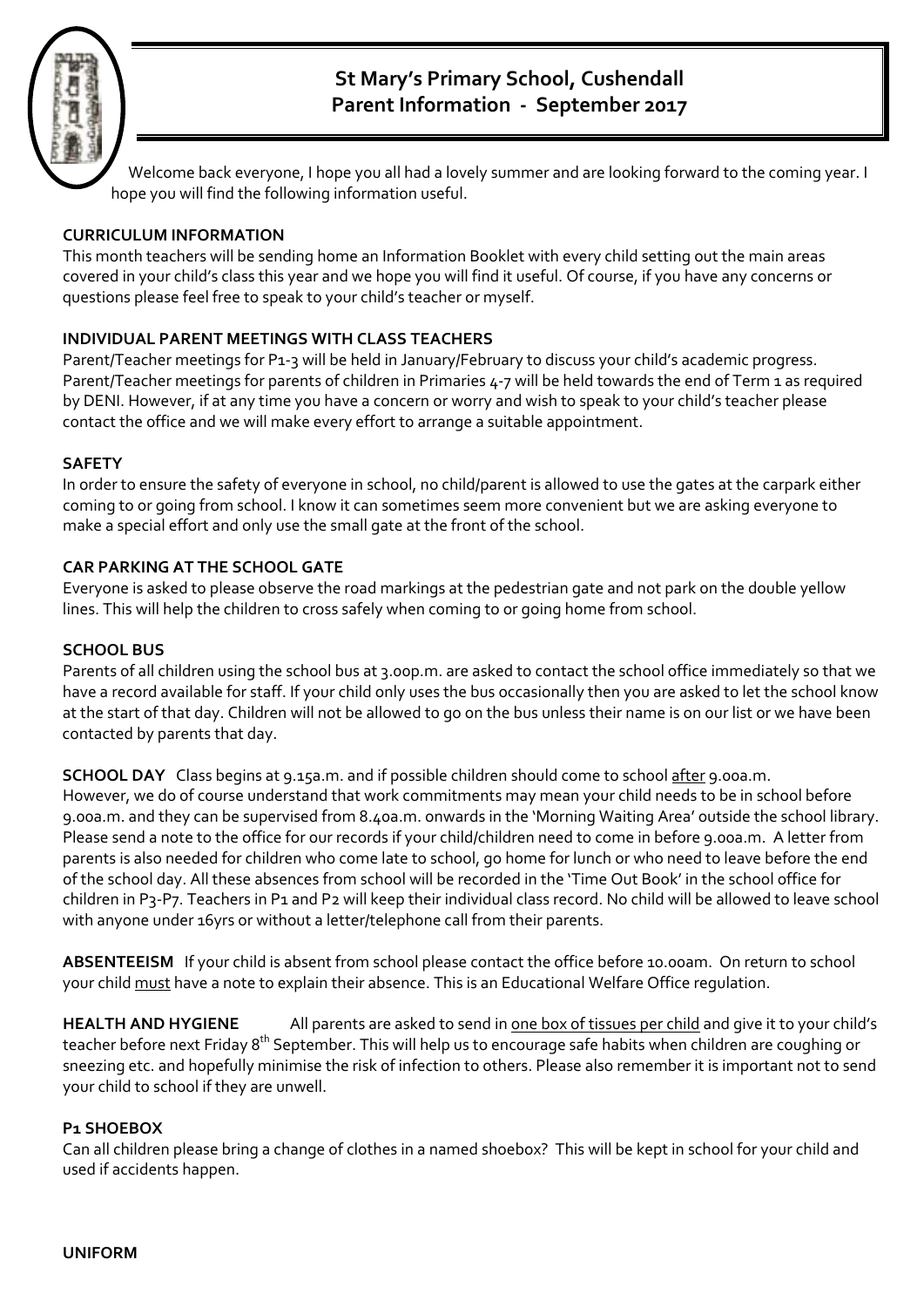Everyone looks lovely in their neat new uniforms. Thank you for your continued support. Can everyone please make sure all coats and uniform items (especially jumpers) are clearly marked with your child's name and class? This will hopefully make it easier to find coats and jumpers etc. when they are lost.

# **Girl's Uniform Boy's Uniform** White t‐shirt White t‐shirt School sweatshirt **School sweatshirt School sweatshirt School sweatshirt** Plain white or maroon socks Plain black or maroon tights Plain black trousers

Maroon skirt/pinafore or *Maroon skirt/pinafore* or *permition* *or n n n n n n n n n n n n n n n n n n n n n n n n* Checked school summer dress **Dark grey/black school shorts (no sports shorts)** 

# **N.B.** *Please do not buy grey skirts/pinafores or black socks for girls.*

**HAIR STYLES** Please remember "speed lines" or mohican cuts and dyed, tipped or excessively gelled hair should not be worn to school. This is common practice in very many schools and everyone is asked for their support in this matter.

**P.E**. All children who wear shoes/boots to school must have a pair of trainers in order to take part. This is in keeping with health and safety guidelines issued to all schools.

# **NEW POSITIVE BEHAVIOUR POLICY**

In order to promote good behaviour in class and a positive attitude to learning, teachers will be talking about the rules and school procedures as set out in our new Positive Behaviour Policy. Please take time to read it and talk to your child about the importance of good behaviour and encourage them to tell you and their teacher if they are unhappy or are being bullied at school. The school can only help if we are aware of what is happening. Home/School Link – This will remain the same as last year. All classes have a home/school link record. Please check your child's bag every day (P1‐2) or every week (P3‐7) to see how he/she is getting on in school (parents P3‐7 are asked to sign this every week please).

### **HOMEWORK DIARIES**

Primaries 3 to 7 use a Homework Diary. It is very important that you check that the homework given for that night has been completed to the best of your child's ability. We would also ask all parents to sign the diary every night as this lets the teacher know you have seen your child's work. You can also use the diary to write a short note to your child's teacher if necessary.

### **MOBILE TELEPHONE POLICY**

Children should only bring mobile telephones into school in exceptional circumstances e.g. if your child has to be contacted by parents/childminder when they leave school about after school arrangements. Children who bring mobiles to school must leave them in the school safe on arrival and collect them at home time. Any child found using a mobile phone during the school day will have it removed and it will only be returned to their parents.

### **HEALTHY EATING**

As part of our school policy, children are asked to bring a healthy option for Morning Break, i.e. fruit, vegetable pieces, scones/sandwiches (with non‐sweet filling), milk or water. Please do not send crisps, fizzy drinks etc.

### **MILK** can be ordered through the school each term.

The amount due for Term 1 is **£13.90.** Money should be paid on/before Tuesday 5<sup>th</sup> September. *NB: Please ensure you send the correct money with your child and milk, dinner and break monies must be in separate amounts for each child. We would greatly appreciate your co-operation in this matter. (Please do not send cheques for milk/dinner money.)*

Break will also be available from the school canteen from this week and prices are set out on the menu sent home to each family.

### **LUNCH / DINNER**

The price of a school meal is £2.60/day (£13/week) and tickets can be bought daily/weekly. Children taking a packed lunch are asked not to bring fizzy drinks. In the interests of health and safety, children are not allowed to bring hot liquids or glass containers into school at any time.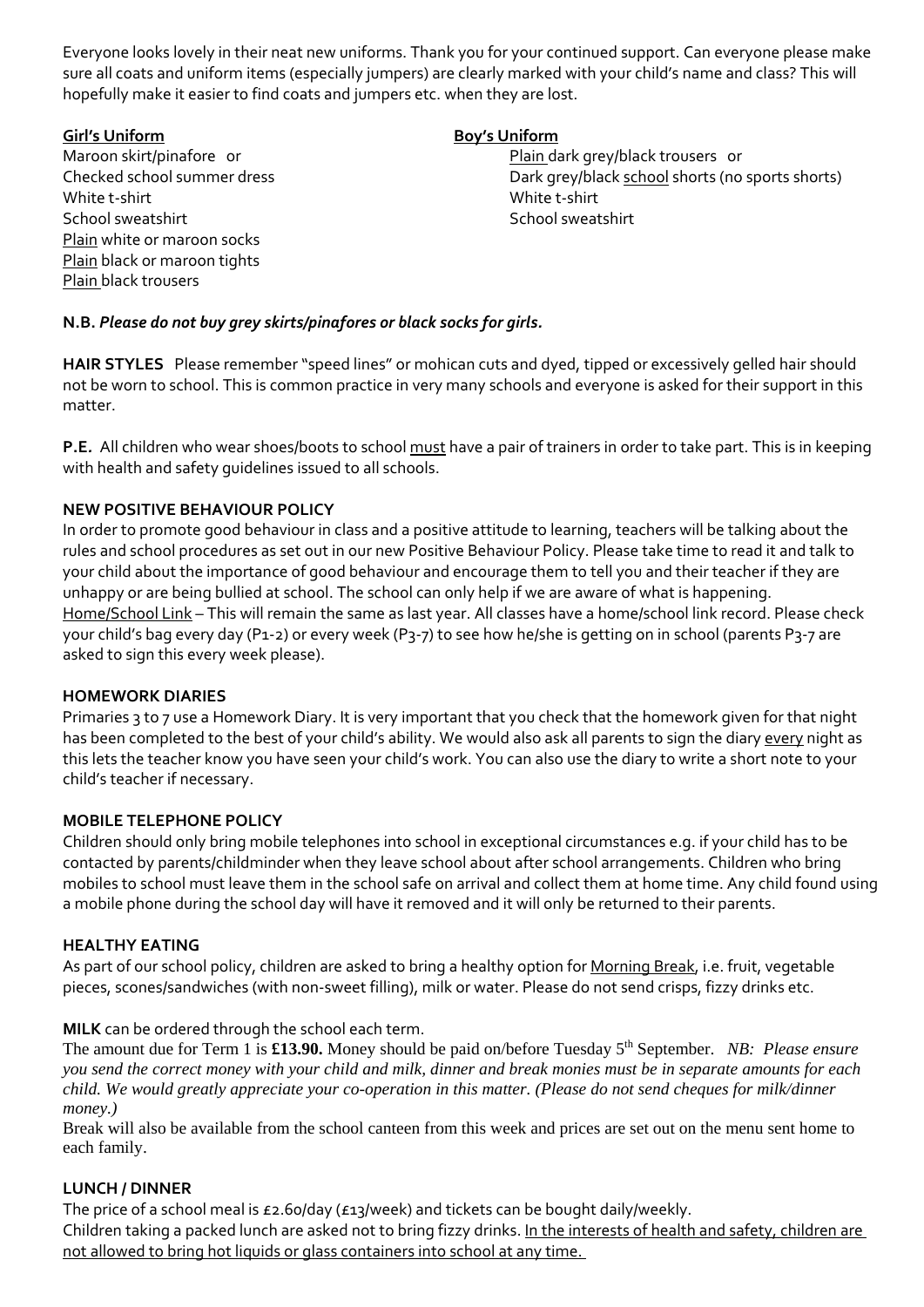**'Healthy Lunch Box Day'** is every Wednesday and children are encouraged to bring fruit or vegetable pieces as part of their lunch.

\*\* St Mary's is a **'Nut Free Zone'** and children are asked not to bring nuts or products containing traces of nuts into school/nursery at any time.

#### **PHOTOGRAPHS**

Thursday 28<sup>th</sup> September – Class groups, individual photographs and family groups. All children must wear full school uniform. If you would like to have a family school group photograph taken please fill in the enclosed form and return it to the school office. N.B. All children will have an individual photograph taken. (Family group – Primary School children only – Nursery photographs will be taken in January 2018)

**Whole Family Group Photographs** – This is a new arrangement this year and the photographer will be available in school to take any other family photographs you wish from 3.00p.m. – 5.00p.m. on the same date. No appointment is needed. However, if you would like to avail of this opportunity please contact the school office as soon as possible. This will allow the photographer to make the necessary plans.

### **CHILD PROTECTION / PASTORAL CARE:**

In order to update school records it is very important that any change in circumstances is notified to the office e.g. address, telephone number, named collectors (minimum age 16 years). Data Collection forms have been sent out to all families and should be returned as soon as possible. We have also attached a copy of the procedure which should be used if you wish to register a concern or make a complaint regarding a child protection issue. The designated teacher for child protection in the Primary School is Mrs Catherine Magill.

**Please remember** that any child returning to school after 3.00p.m. to collect forgotten items must be accompanied into the building by an adult.

#### **PARENT HELPER REQUEST**

Are you (parent/grandparent/other relative/carer) available to help supervise children on outings in the local community or on school trips? If you are able to help in any way please contact the school as soon as possible as we really do need your help.

N.B. Thank you to everyone who helped us last year. If you are able to help again this year please contact the school office.

#### **'NO SMOKING POLICY'**

Everyone is reminded that, in common with all public buildings, smoking is not permitted anywhere on the school/nursery site.

#### **'WALK TO SCHOOL' DAYS**

These will normally be held on the 2<sup>nd</sup> and 4<sup>th</sup> Friday of each month. Our 'Walk To School' days for September are Friday 8<sup>th</sup> and 22<sup>nd</sup> September. On our 'Walk To School' days everyone should meet at Red Bay Boats or on the footpath on the Coast Road opposite the Police Station at 9.00a.m. sharp. Children in Primaries 1‐4 must be accompanied by an adult so please make arrangements with each other to ensure your child in P1‐4 has an adult to walk with. Children in P1-4 are not allowed to take part without a parent or supervising adult arranged by the parent. (The ratio required is 1 adult/6 children.)

N.B. Children will be not be supervised if they wait at the top of Kilnadore Road/Barrack Brae.

Please encourage your child/children to walk to/from school as often as possible as well as on 'Walk To School' days.

#### **HOLIDAYS DURING TERM TIME**

All schools are asked to strongly discourage parents from taking children out of class to go on holiday. Parents who take children on holiday during term time must collect a form from the school office. The completed form will be kept in school for record purposes..